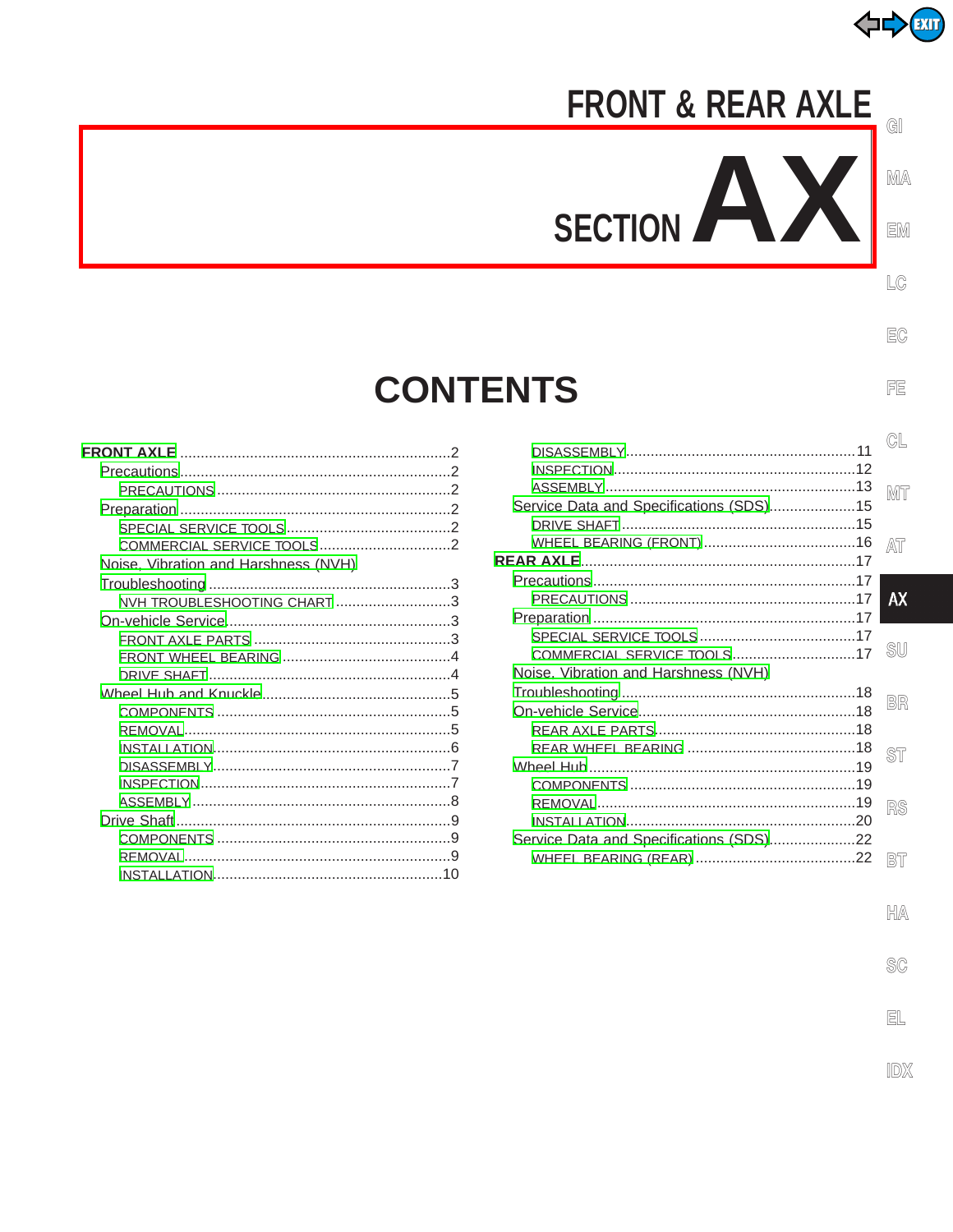<span id="page-1-0"></span>**Precautions** 





# **Precautions**

#### **PRECAUTIONS**

- When installing rubber parts, final tightening must be car**ried out under unladen condition\* with tires on ground. \*: Fuel, radiator coolant and engine oil full. Spare tire, jack, hand tools and mats in designated positions.**
- **•** After installing removed suspension parts, check wheel **alignment and adjust if necessary.**
- Use flare nut wrench when removing or installing brake **tubes.**
- **Always torque brake lines when installing. Preparation**

# **SPECIAL SERVICE TOOLS**

The actual shapes of Kent-Moore tools may differ from those of special service tools illustrated here.



# **COMMERCIAL SERVICE TOOLS**

| Tool name                               | Description       |                                                                 |
|-----------------------------------------|-------------------|-----------------------------------------------------------------|
| 1 Flare nut crowfoot<br>2 Torque wrench | $\bf{2}$<br>NT360 | Removing and installing each brake piping<br>a: 10 mm (0.39 in) |
|                                         |                   |                                                                 |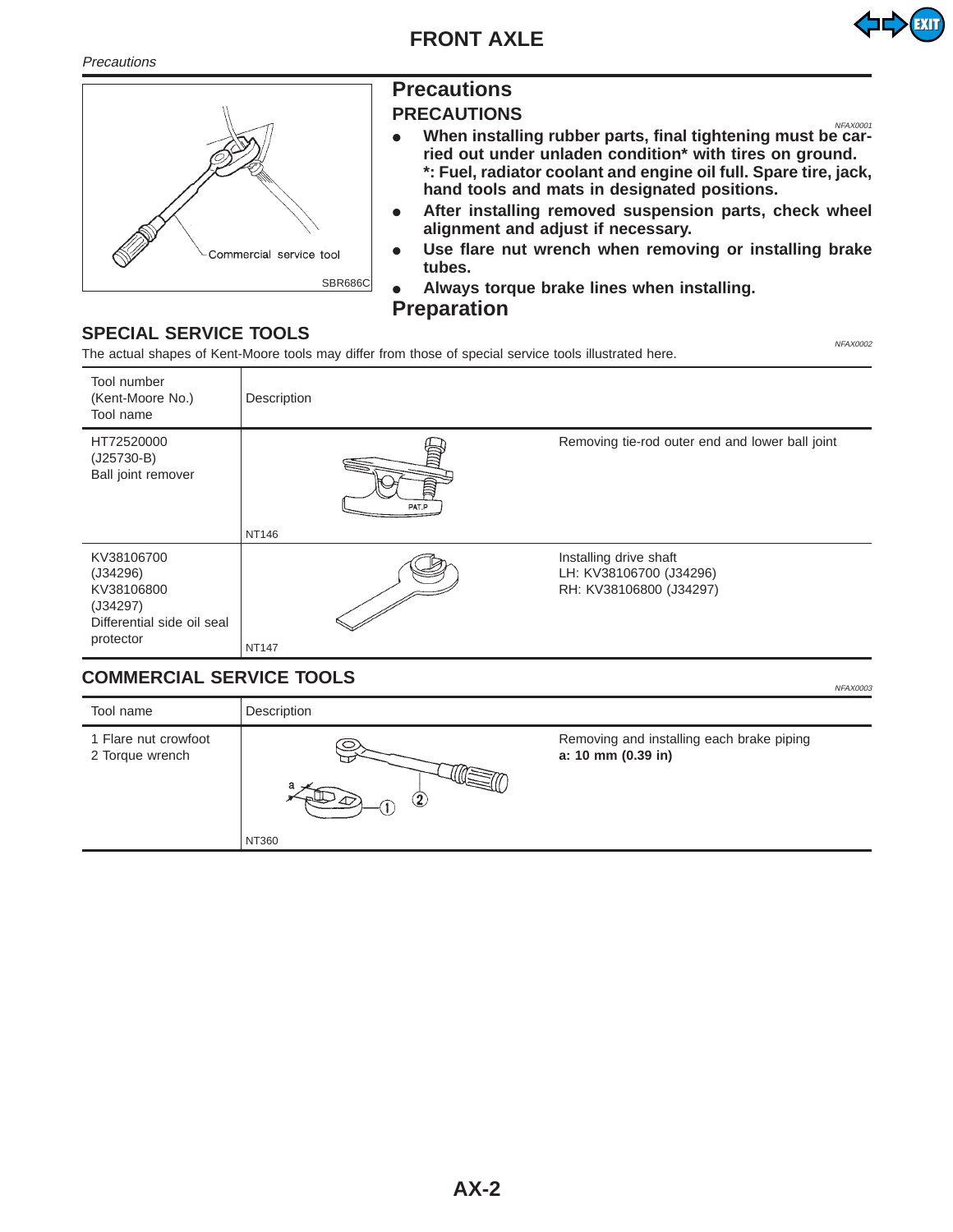

Noise, Vibration and Harshness (NVH) Troubleshooting

# **Noise, Vibration and Harshness (NVH) Troubleshooting** expansion to the set of the set of the set of the set of the set of the set of the set of the set of the set of the set of the set of the set of the set of the set of the set of the set of the set of the

<span id="page-2-0"></span>

|                                              | <b>NVH TROUBLESHOOTING CHART</b> | ,,,,,,,,,,,,,,,,,,,,<br>Use the chart below to help you find the cause of the symptom. If necessary, repair or replace these parts. |                          |           |                                  |                              |                      |                        |                                                    |                                 |          |            |               |          | $=NFAX0004$<br>NFAX0004S01                                              | GI                                 |
|----------------------------------------------|----------------------------------|-------------------------------------------------------------------------------------------------------------------------------------|--------------------------|-----------|----------------------------------|------------------------------|----------------------|------------------------|----------------------------------------------------|---------------------------------|----------|------------|---------------|----------|-------------------------------------------------------------------------|------------------------------------|
| Reference page                               |                                  |                                                                                                                                     |                          | AX-12     |                                  | တ<br>$\overline{ }$<br>AX-5, |                      | $\frac{8}{1}$<br>AX-4, | <b>SHAFT</b><br>Refer to DRIVE :<br>in this chart. | Refer to AXLE<br>in this chart. | $SU-4$   | $SU-4$     | $SU-4$        | BR-7     | $ST-5$                                                                  | MA<br>EM<br>$\mathbb{L}\mathbb{G}$ |
| Possible cause and<br><b>SUSPECTED PARTS</b> |                                  | Excessive joint angle                                                                                                               | Joint sliding resistance | Imbalance | Improper installation, looseness | Parts interference           | Wheel bearing damage | <b>SHAFT</b><br>DRIVE  | AXLE                                               | SUSPENSION                      | TIRES    | ROAD WHEEL | <b>BRAKES</b> | STEERING | $E$ C<br>FE<br>$\mathbb{GL}% _{n}^{\times 1}\times\mathbb{C}^{n}$<br>MT |                                    |
|                                              | <b>DRIVE SHAFT</b>               | Noise, Vibration                                                                                                                    | $\times$                 | $\times$  |                                  |                              |                      |                        |                                                    | $\times$                        | $\times$ | $\times$   | $\times$      | $\times$ | $\times$                                                                | AT                                 |
|                                              |                                  | Shake                                                                                                                               | $\times$                 |           | $\times$                         |                              |                      |                        |                                                    | $\times$                        | $\times$ | $\times$   | $\times$      | $\times$ | $\times$                                                                |                                    |
|                                              |                                  | Noise                                                                                                                               |                          |           |                                  | $\times$                     | $\times$             |                        | $\times$                                           |                                 | $\times$ | $\times$   | $\times$      | $\times$ | $\times$                                                                | <b>AX</b>                          |
|                                              |                                  | Shake                                                                                                                               |                          |           |                                  | $\times$                     | $\times$             |                        | $\times$                                           |                                 | $\times$ | $\times$   | $\times$      | $\times$ | $\times$                                                                | SU                                 |
| Symptom<br><b>AXLE</b>                       | Vibration                        |                                                                                                                                     |                          |           | $\times$                         | $\times$                     |                      | $\times$               |                                                    | $\times$                        | $\times$ |            |               | $\times$ |                                                                         |                                    |
|                                              | Shimmy                           |                                                                                                                                     |                          |           | $\times$                         | $\times$                     |                      |                        |                                                    | $\times$                        | $\times$ | $\times$   | $\times$      | $\times$ | BR                                                                      |                                    |
|                                              |                                  | Judder                                                                                                                              |                          |           |                                  | $\times$                     |                      |                        |                                                    |                                 | $\times$ | $\times$   | $\times$      | $\times$ | $\times$                                                                |                                    |
|                                              |                                  | Poor quality ride or<br>handling                                                                                                    |                          |           |                                  | $\times$                     | $\times$             | $\times$               |                                                    |                                 | $\times$ | $\times$   | $\times$      |          |                                                                         | <b>ST</b>                          |

×: Applicable

**RS**

**BT**

**HA**

**SC**

**IDX**



# **On-vehicle Service**

**FRONT AXLE PARTS** NET ALL AND REAXOODS Check front axle and front suspension parts for excessive play, cracks, wear or other damage. **EL**

- Shake each front wheel to check for excessive play.
- Make sure that cotter pin is inserted.
- Retighten all axle and suspension nuts and bolts to the specified torque.

#### **Tightening torque: Refer to [SU-10](#page-9-1), "FRONT SUSPENSION".**

**AX-3**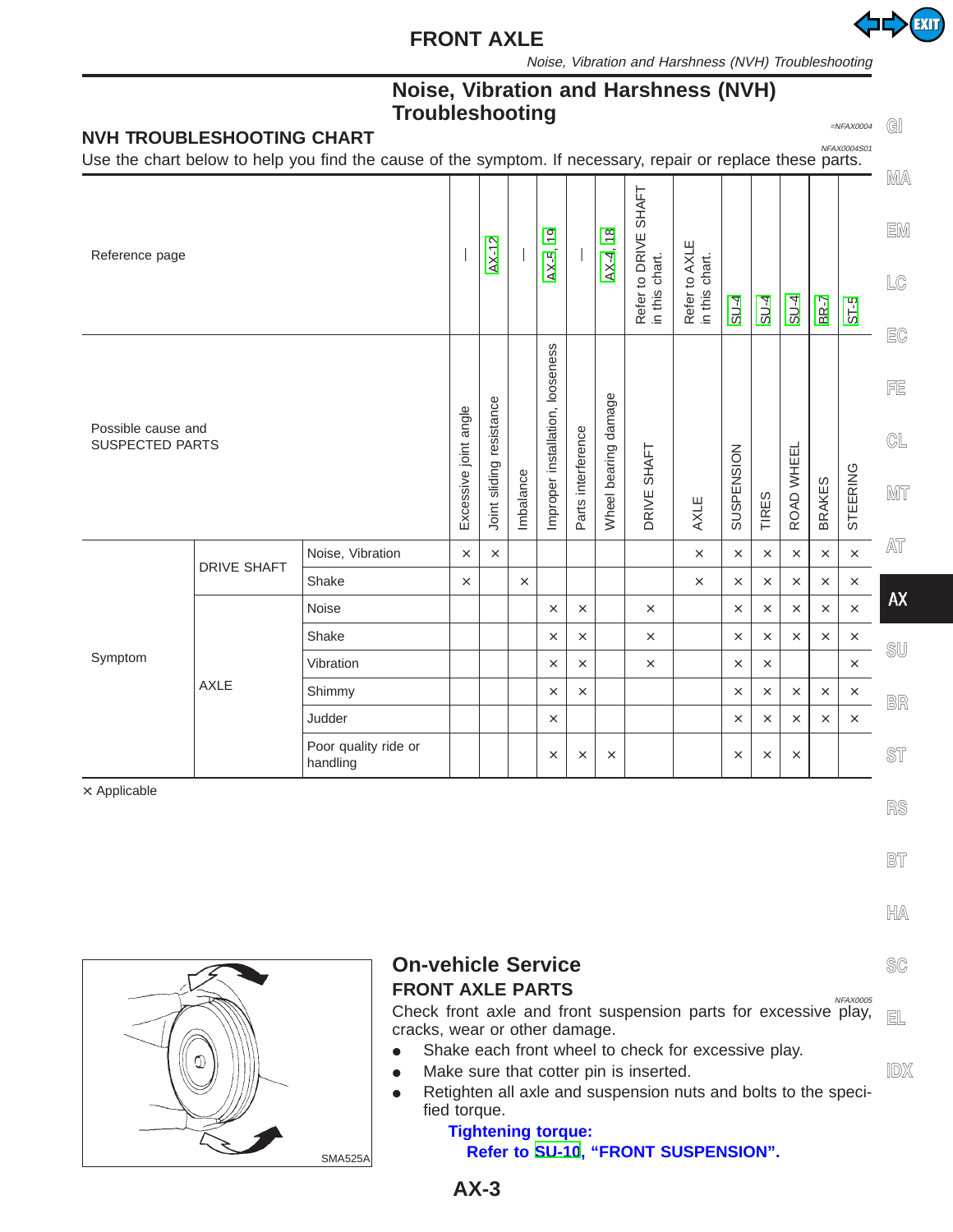#### <span id="page-3-1"></span><span id="page-3-0"></span>On-vehicle Service (Cont'd)

**FRONT AXLE**





## **FRONT WHEEL BEARING**

- Check that wheel bearings operate smoothly.
- $\bullet$  Check axial end play.

#### **Axial end play: 0.05 mm (0.0020 in)**

If out of specification or wheel bearing does not turn smoothly, replace wheel bearing assembly. Refer to "Wheel Hub and Knuckle", "FRONT AXLE", [AX-5.](#page-4-0)

#### **DRIVE SHAFT** NEAX0007

Check for grease leakage or other damage.

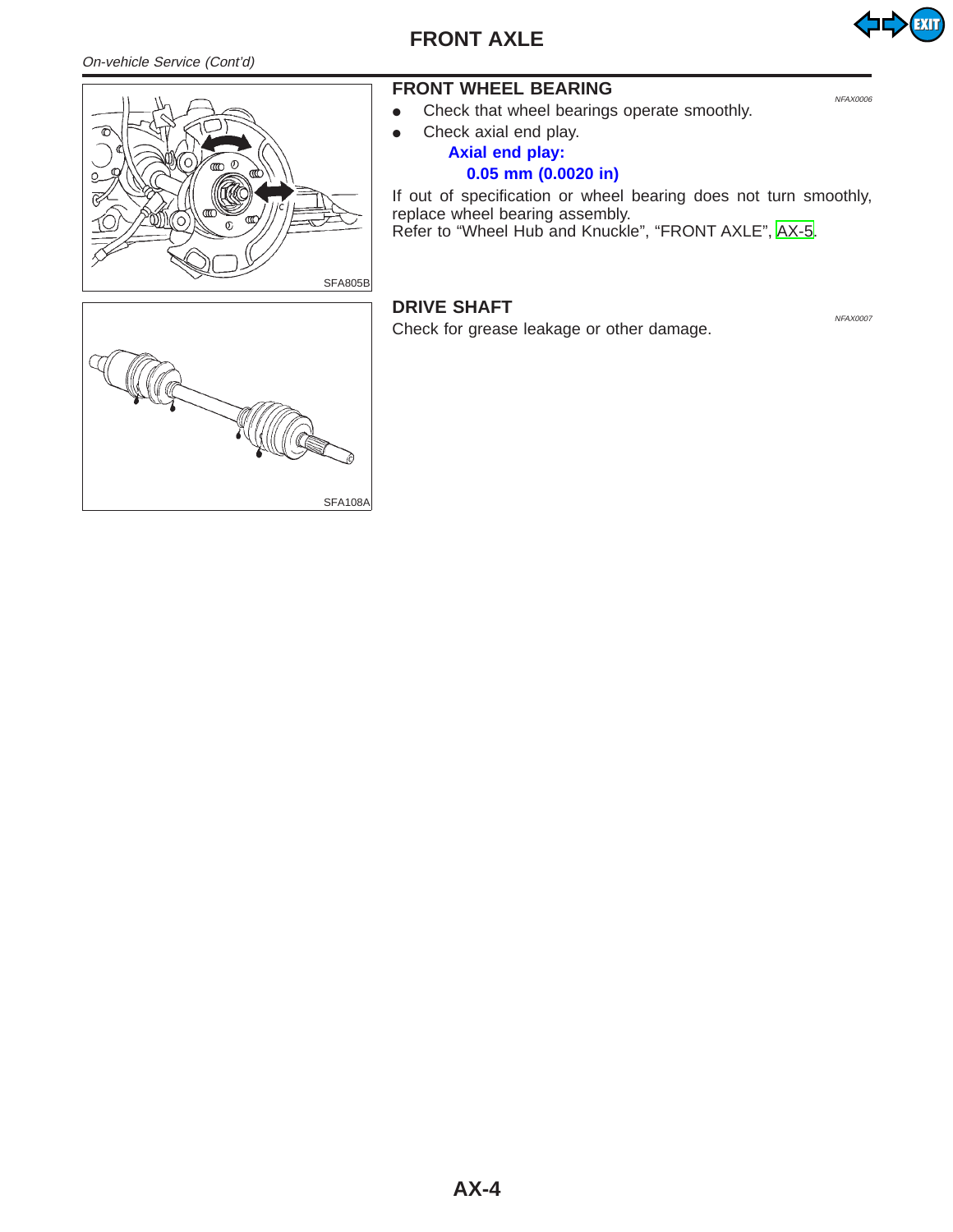EXIT

# **Wheel Hub and Knuckle**

<span id="page-4-0"></span>

**Brake hose need not be disconnected from brake caliper. In this case, suspend caliper assembly with wire so as not to stretch brake hose. Be careful not to depress brake pedal, or piston will pop out. EL**

**Make sure brake hose is not twisted.**

<span id="page-4-1"></span>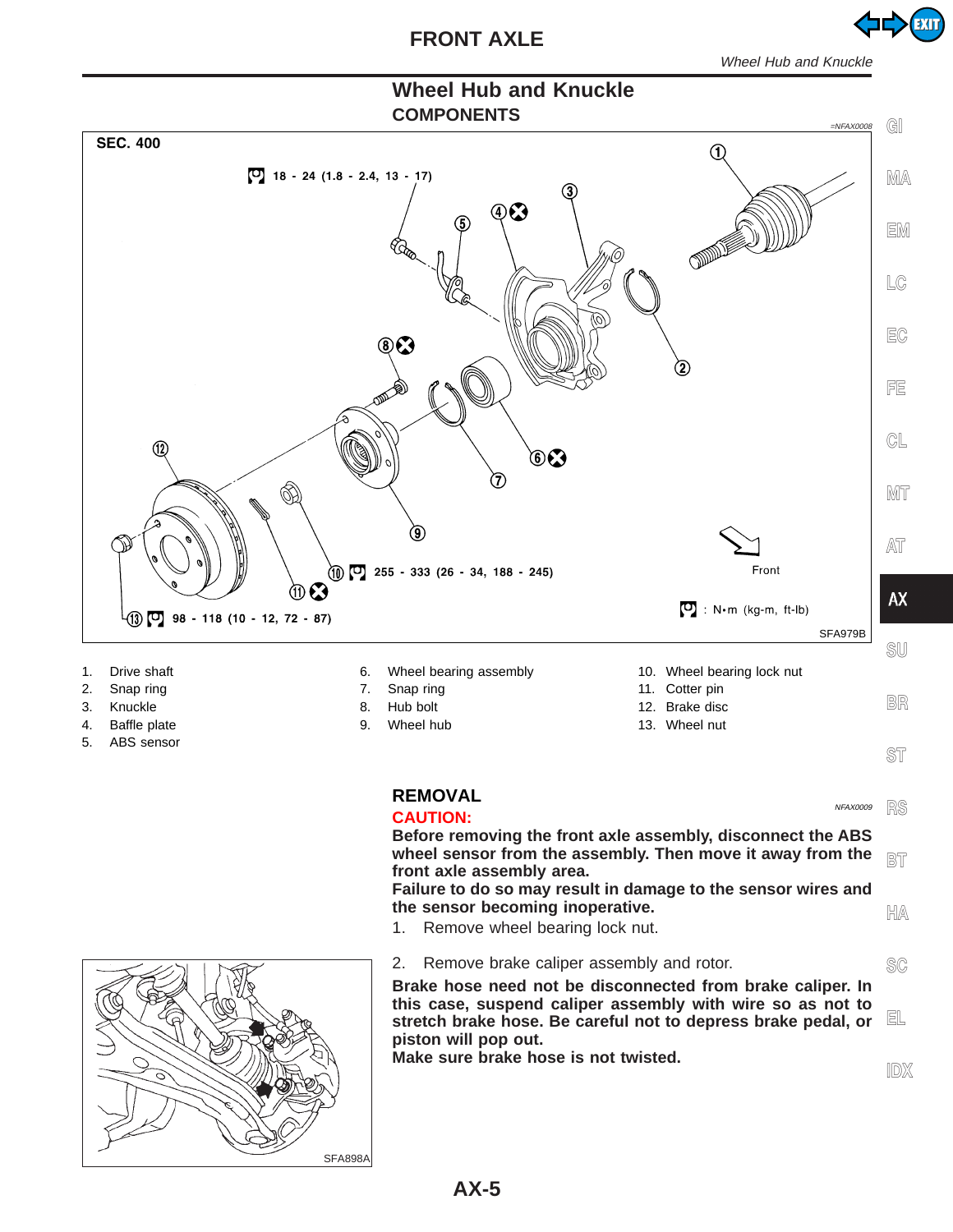<span id="page-5-0"></span>





3. Separate tie-rod from knuckle with Tool.

**Install stud nut on stud bolt to prevent damage to stud bolt.**

4. Separate drive shaft from knuckle by lightly tapping it. If it is hard to remove, use a puller.

**Cover boots with shop towel so as not to damage them when removing drive shaft.**

- 5. Loosen lower ball joint tightening nut.
- 6. Separate knuckle from lower ball joint stud with Tool.
- 7. Remove knuckle from transverse link.



# **INSTALLATION**

1. Install knuckle with wheel hub.

**When installing knuckle to strut, be sure to hold bolts and tighten nuts.**

#### **: 176 - 189 N·m (17.9 - 19.3 kg-m, 130 - 139 ft-lb) Before tightening, apply oil to threaded portion of drive shaft.** 2. Tighten wheel bearing lock nut.

**: 255 - 333 N·m (26 - 34 kg-m, 188 - 245 ft-lb)**

- 3. Check that wheel bearings operate smoothly.
- 4. Check wheel bearing axial end play.

**Axial end play: 0.05 mm (0.0020 in)**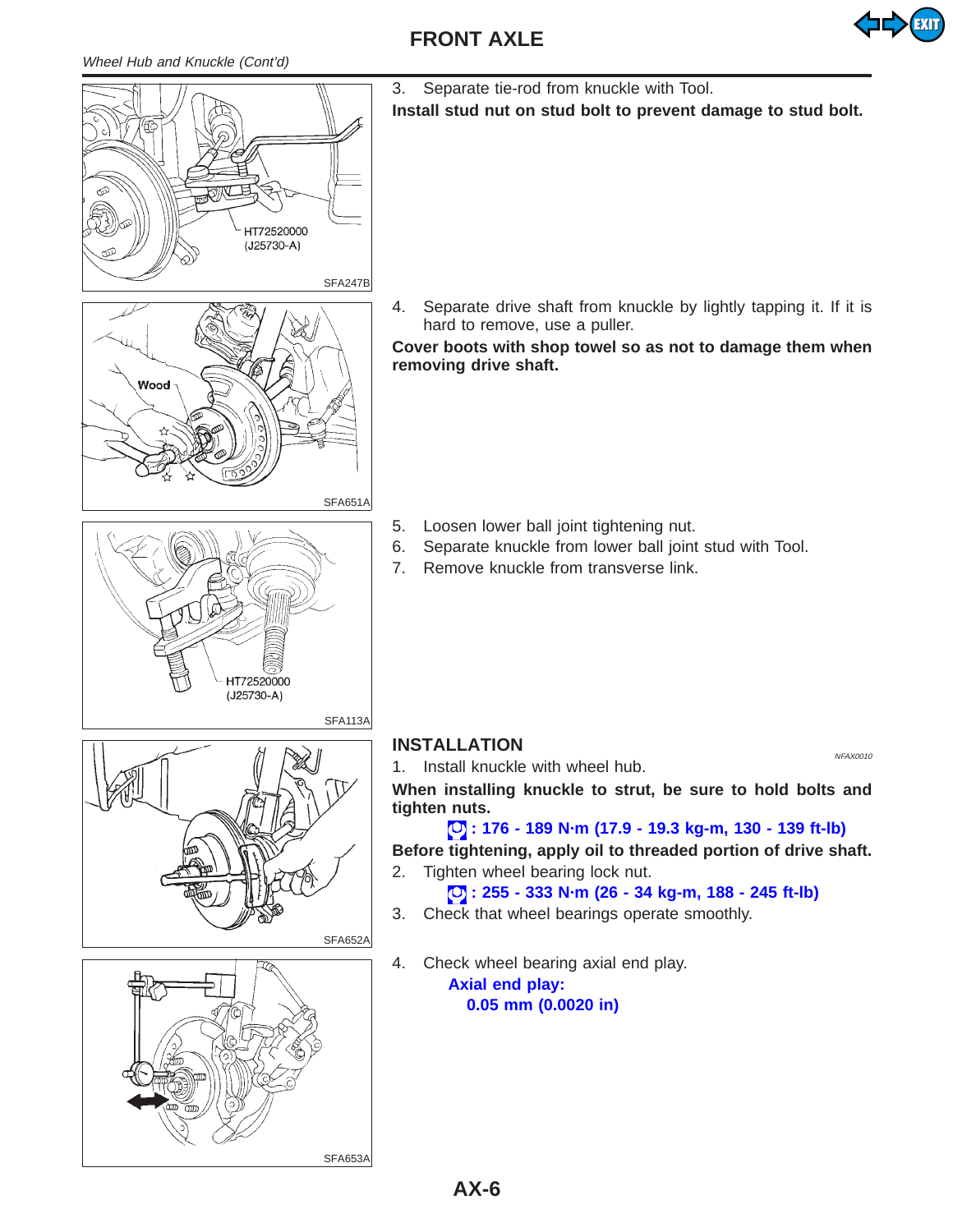

EXIT

<span id="page-6-1"></span><span id="page-6-0"></span>

Check snap ring for wear or cracks. Replace if necessary.

**IDX**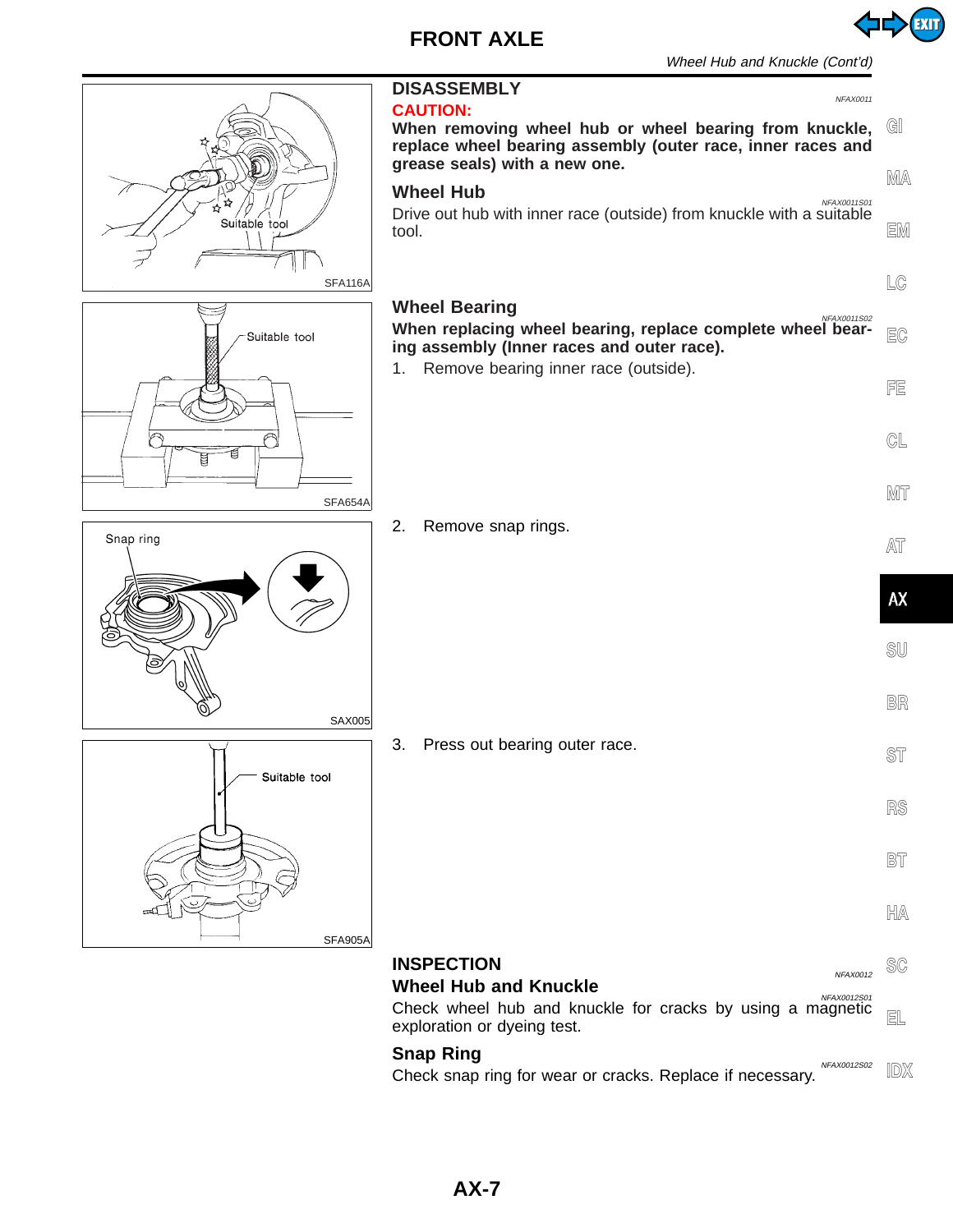<span id="page-7-1"></span><span id="page-7-0"></span>Wheel Hub and Knuckle (Cont'd)







#### **ASSEMBLY** NEARLY

• When removing baffle plate, replace it with a new one.

EXIT

• When installing the baffle plate, press new plate so that it is in contact with knuckle wall. Refer to figure at left.

- 1. Install inner snap ring into groove of knuckle.
- 2. Press new wheel bearing assembly into knuckle until it contacts snap ring.

#### **Maximum load P: 29 kN (3 ton, 3.3 US ton, 2.9 Imp ton)**

#### **CAUTION:**

- Do not press inner race of wheel bearing assembly.
- Do not apply oil or grease to mating surfaces of wheel **bearing outer race and knuckle.**
- 3. Install outer snap ring into groove of knuckle.
- 4. Press wheel hub into knuckle until it stops when the end of the wheel bearing is hit.

#### **Maximum load P: 49 kN (5 ton, 5.5 US ton, 4.9 Imp ton)**

- 5. Check bearing operation.
- a. Add load P with press.

#### **Load P:**

#### **49.0 kN**

#### **(5.0 ton, 5.5 US ton, 4.92 Imp ton)**

- b. Spin knuckle several turns in both directions.
- c. Make sure that wheel bearings operate smoothly.

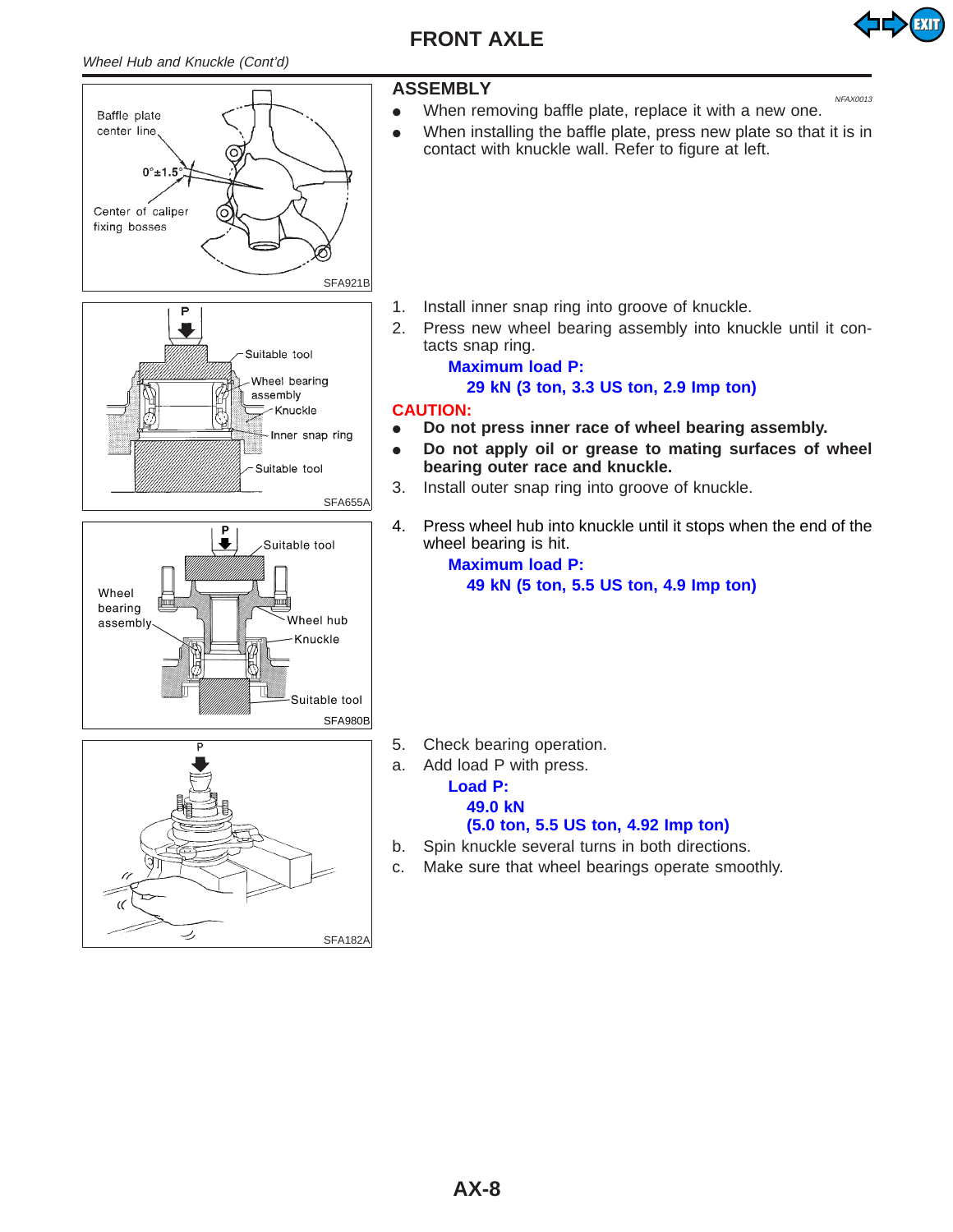

Drive Shaf

# **Drive Shaft**

<span id="page-8-0"></span>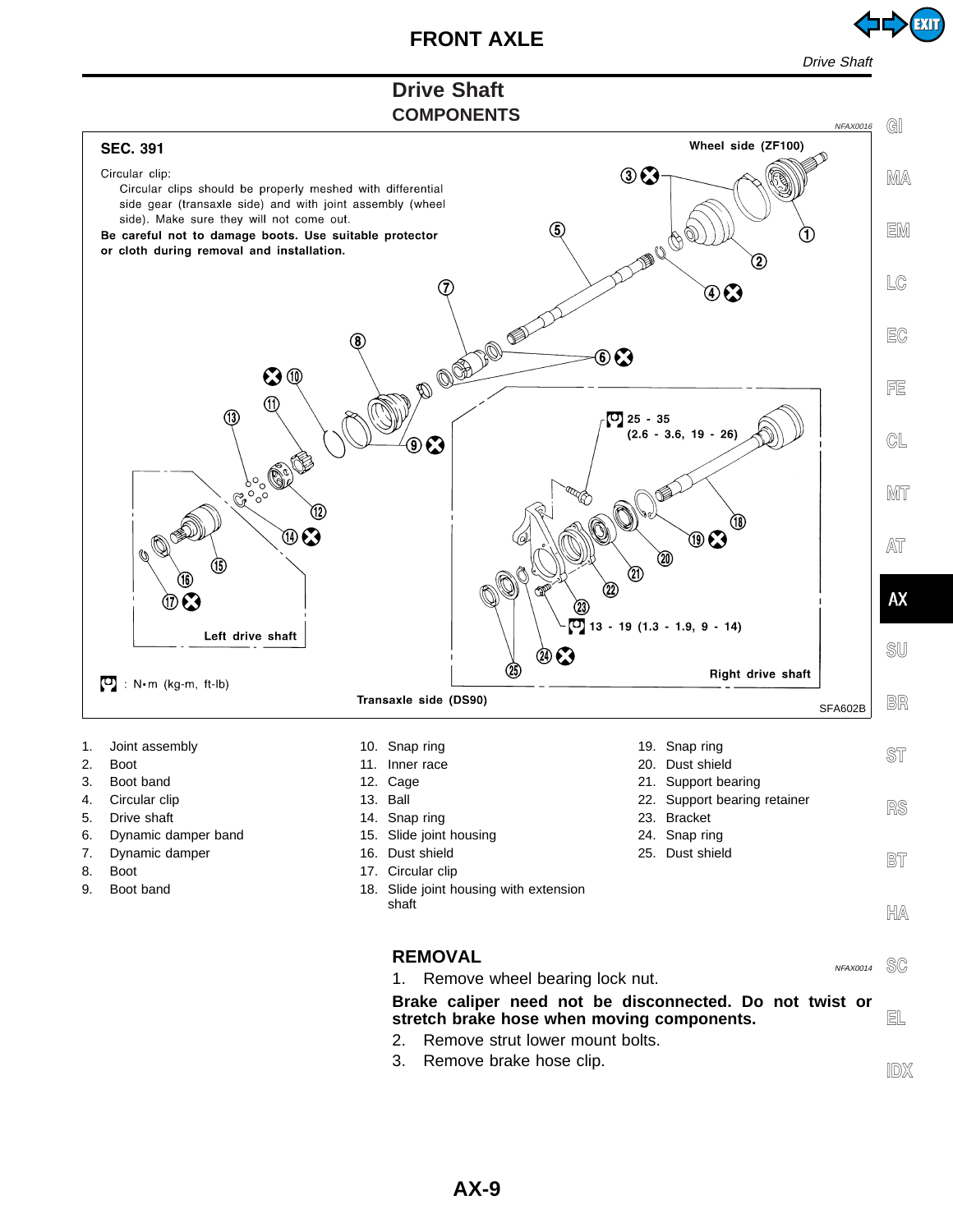

<span id="page-9-1"></span><span id="page-9-0"></span>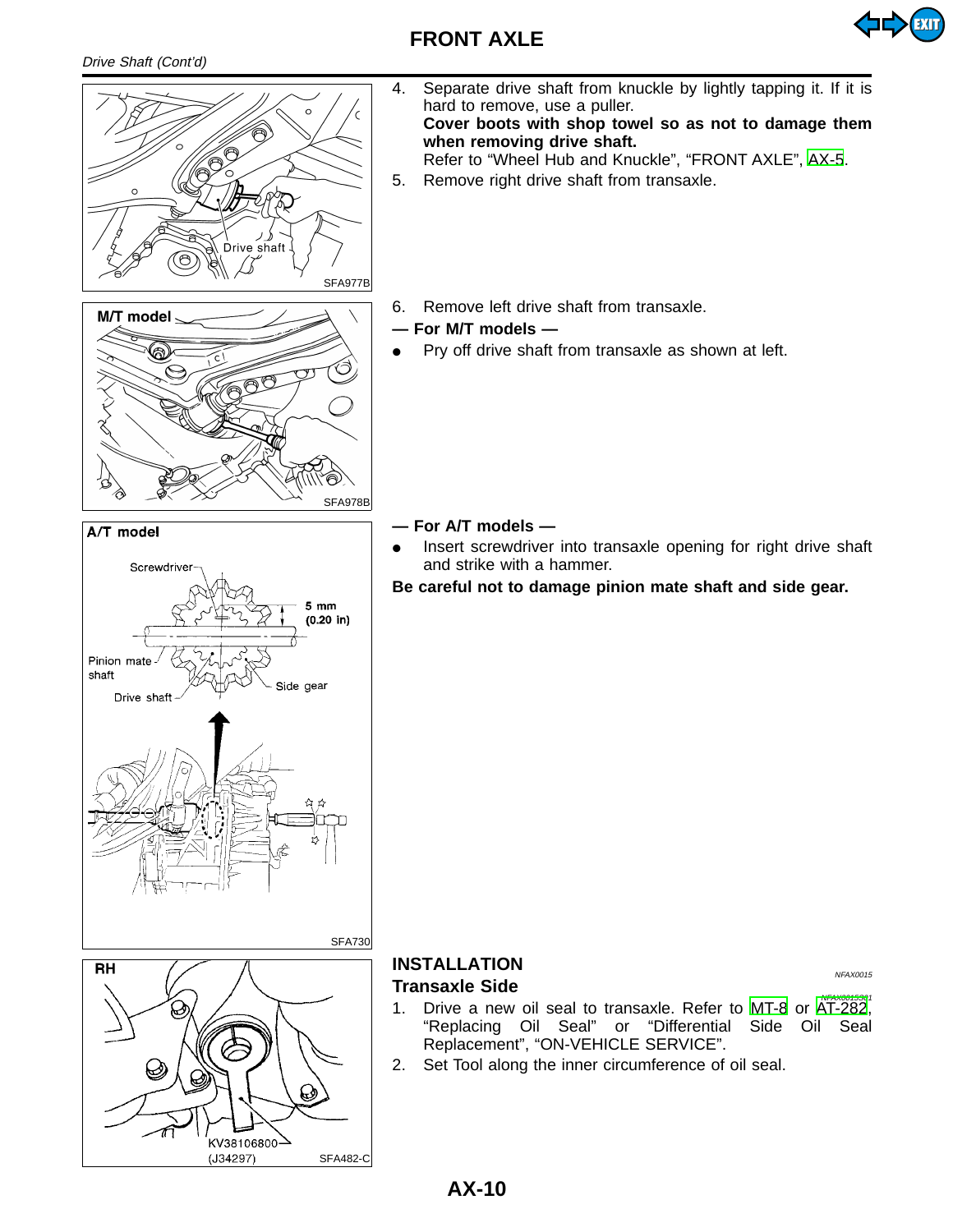<span id="page-10-0"></span>

- 3. Insert drive shaft into transaxle. Be sure to properly align the serrations and then withdraw Tool.
- 4. Push drive shaft, then press-fit circular clip on the drive shaft **GI** into circular clip groove of side gear.
- 5. After its insertion, try to pull the flange out of the slide joint by hand. If it pulls out, the circular clip is not properly meshed with the side gear. **MA**

**EM**

EXIT

**LC**

**EC**

**FE**

**CL**

- **Wheel Side** NEAX0015S02  $\bullet$  Install drive shaft into knuckle.
- Tighten upper knuckle nut and wheel bearing lock nut. Refer to section Installation in "Wheel Hub and Knuckle", "FRONT AXLE", [AX-5](#page-4-0).
- 

**MT**

| <b>SFA476</b>                                                             | <b>DISASSEMBLY</b><br>NFAX0017<br><b>Transaxle Side</b><br>NFAX0017S01<br>Remove boot bands.<br>1.<br>Put matching marks on slide joint housing and inner race,<br>2.<br>before separating joint assembly.<br>Remove stopper ring with a screwdriver, and pull out slide joint<br>3.<br>housing.                                                                              | <b>AX</b><br>SU<br>BR        |
|---------------------------------------------------------------------------|-------------------------------------------------------------------------------------------------------------------------------------------------------------------------------------------------------------------------------------------------------------------------------------------------------------------------------------------------------------------------------|------------------------------|
| SFA514A                                                                   | Put matching marks on inner race and drive shaft.<br>4.<br>5.<br>Remove snap ring, then remove ball cage, inner race and balls<br>as a unit.<br>Draw out boot.<br>6.<br>Cover drive shaft serrations with tape so as not to damage the<br>boot.                                                                                                                               | <b>ST</b><br>R\$<br>BT<br>HA |
| Suitable tool<br>(Sliding hammer)<br>Wheel bearing<br>lock nut<br>SFA092A | <b>Wheel Side</b><br>NFAX0017S02<br><b>CAUTION:</b><br>The joint on the wheel side cannot be disassembled.<br>Before separating joint assembly, put matching marks on drive<br>1.<br>shaft and joint assembly.<br>Separate joint assembly with a suitable tool.<br>2.<br>Be careful not to damage threads on drive shaft.<br>3.<br>Remove boot bands.<br>Draw out boot.<br>4. | SC<br>EL<br><b>IDX</b>       |

#### **AX-11**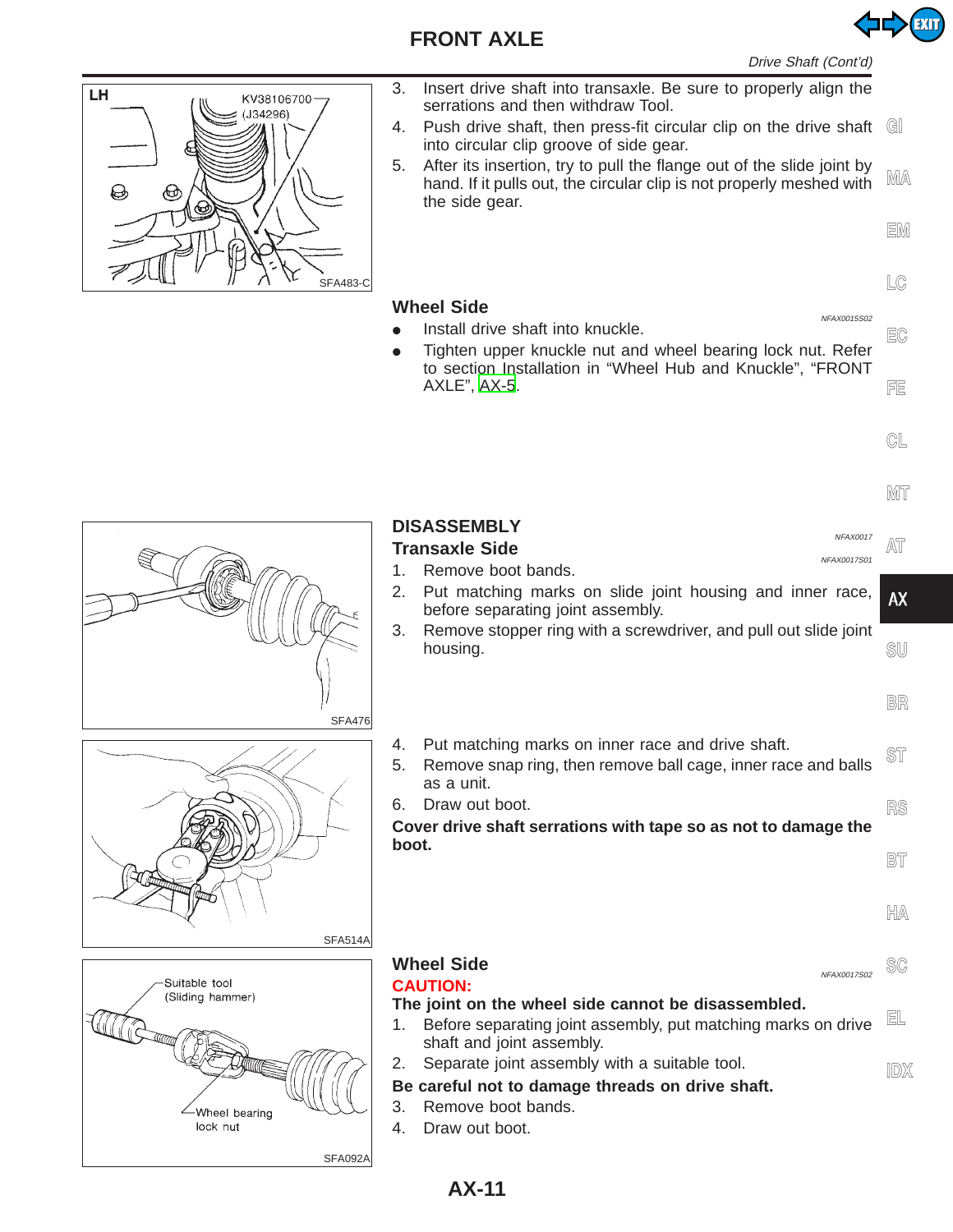

<span id="page-11-0"></span>

**Thoroughly clean all parts in cleaning solvent, and dry with compressed air. Check parts for evidence of deformation or other damage.**

### **Drive Shaft** NFAX0018S01

Replace drive shaft if it is twisted or cracked.

**Boot** NFAX0018S02 Check boot for fatigue, cracks or wear. Replace boot with new boot bands.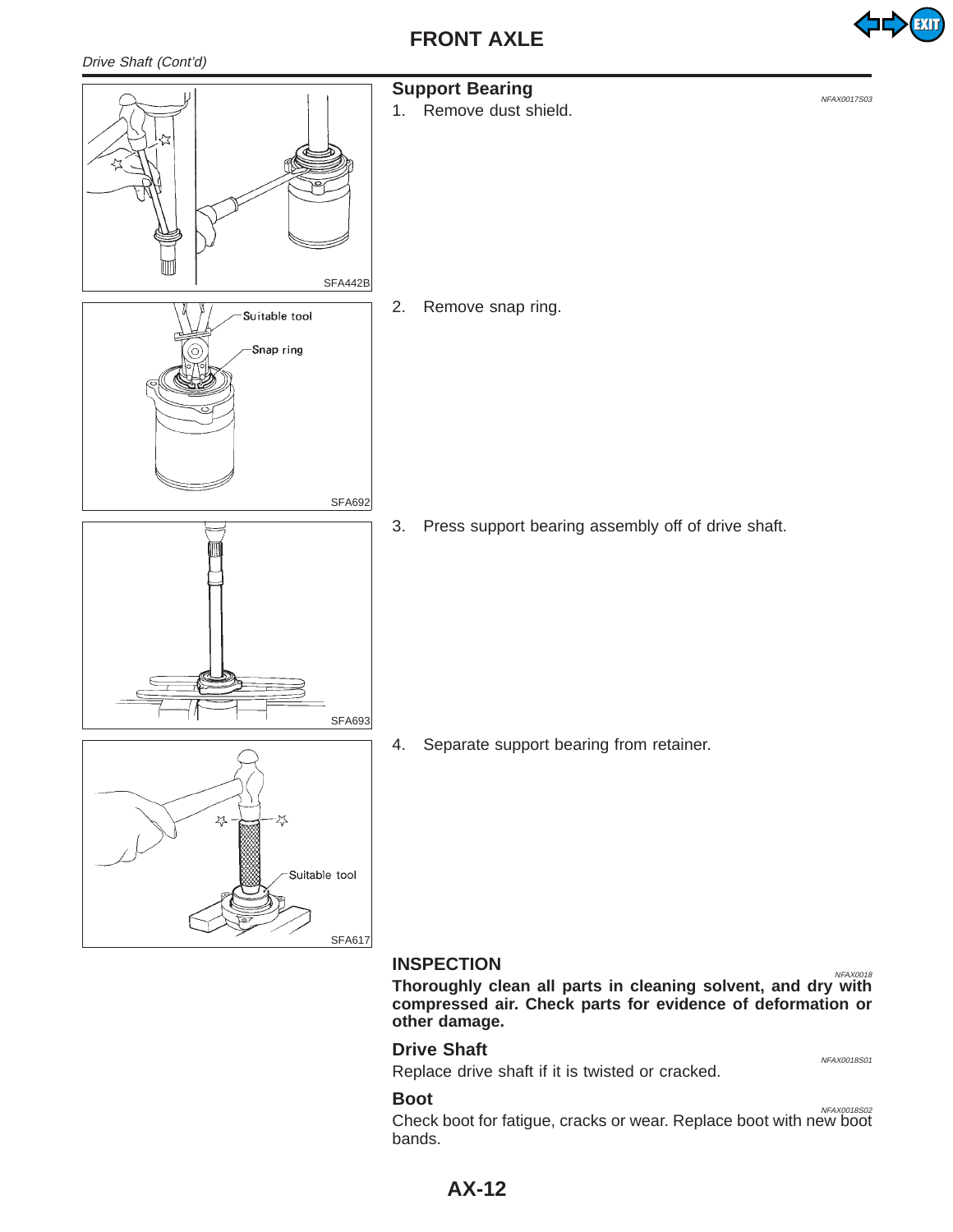



EXIT

<span id="page-12-0"></span>

**AX-13**

SFA592B

Tape

☆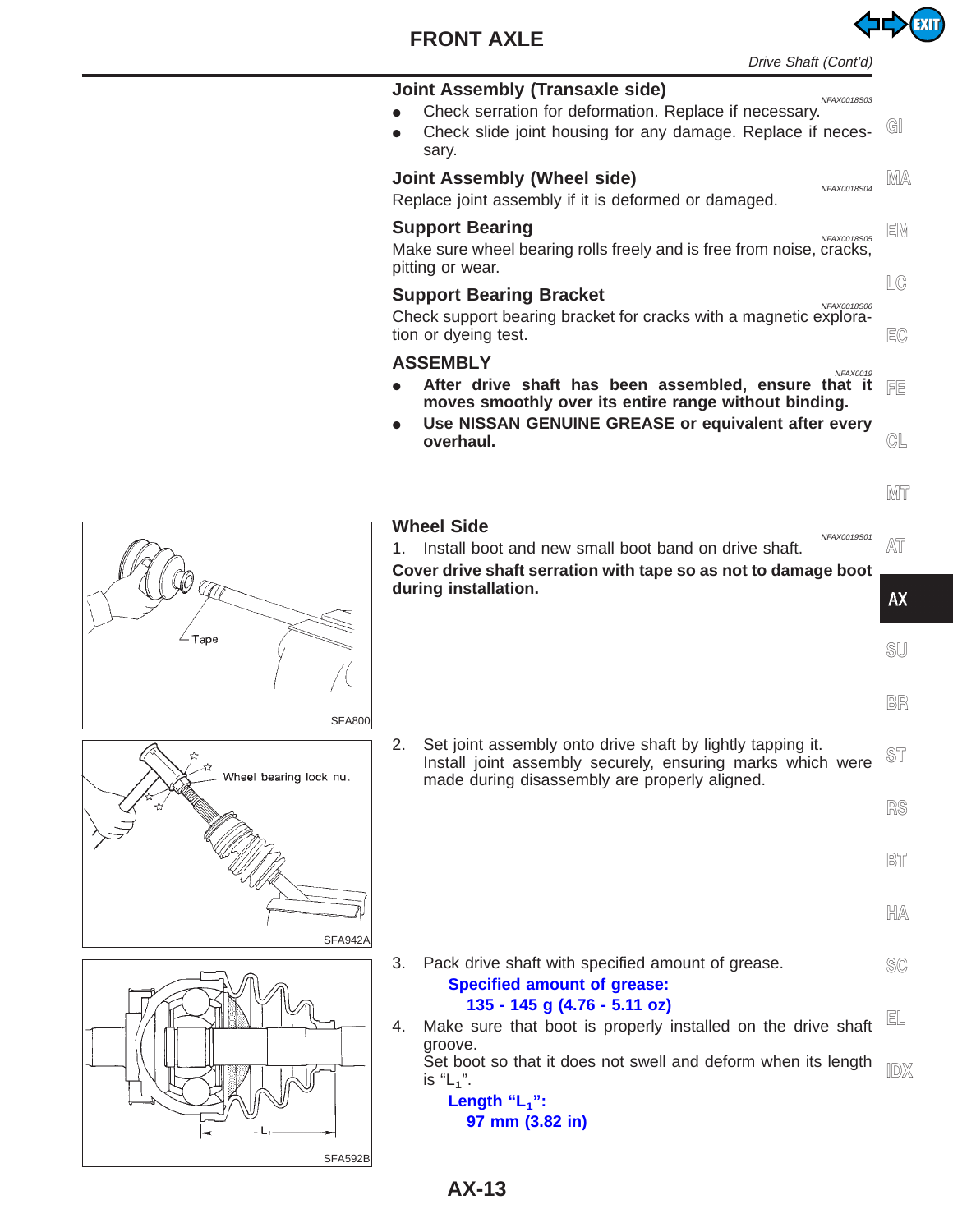



5. Lock new larger and smaller boot bands securely with a suitable tool.

#### **Dynamic Damper** New York 20019502

- 1. Use new damper bands when installing.
- 2. Install dynamic damper from stationary-joint side while holding it securely.

#### **Length:**

**"A": 205 - 215 mm (8.07 - 8.46 in)**

**"B": 50 mm (1.97 in) (Except M/T model with LSD) 70 mm (2.76 in) (M/T model with LSD)**

#### **Transaxle Side** News 2001 State News 2001 State News 2001 State News 2001 State News 2001 State News 2001 State News 2001 State News 2001 State News 2001 State News 2001 State News 2001 State News 2001 State News 2001 Sta



- 2. Install ball cage, inner race and balls as a unit, making sure the marks which were made during disassembly are properly aligned.
- 3. Install new snap ring.



4. Pack drive shaft with specified amount of grease. **Specified amount of grease:**

#### **165 - 175 g (5.82 - 6.17 oz)**

- 5. Install slide joint housing, then install new snap ring.
- 6. Make sure that boot is properly installed on the drive shaft groove.

Set boot so that it does not swell and deform when its length is " $L_2$ ".

Length "L<sub>2</sub>": **98 mm (3.86 in)**

SFA149A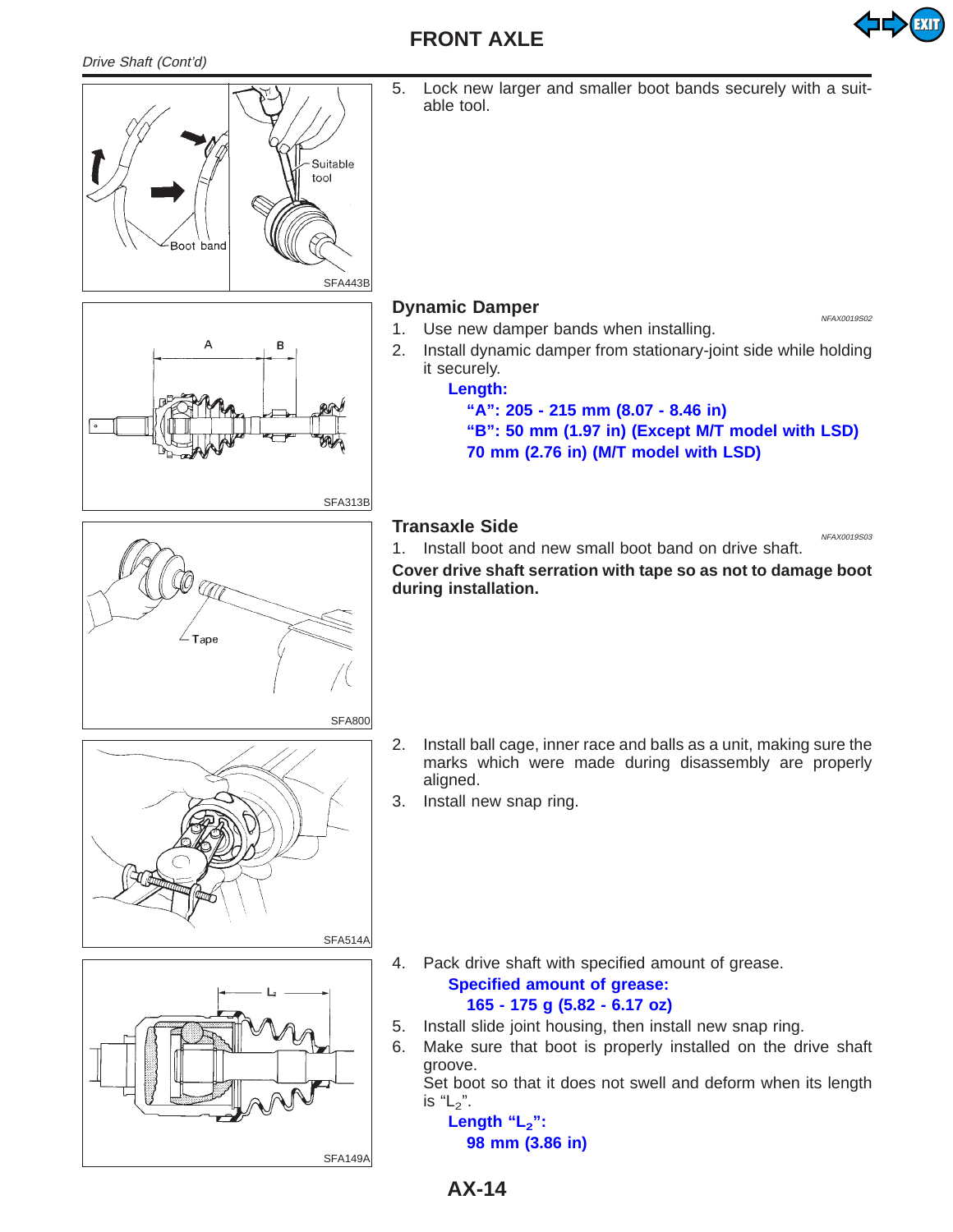

<span id="page-14-0"></span>

#### **Service Data and Specifications (SDS) DRIVE SHAFT** NEAR AND THE MEAN AND MEAN AND MEAN AND MEAN AND MEAN AND MEAN AND MEAN AND MEAN AND MEAN AND MEAN OF A MEAN AND MEAN OF A MEAN OF A MEAN OF A MEAN OF A MEAN OF A MEAN OF A MEAN OF A MEAN OF A MEAN OF A MEAN

| Applied model  |                 |                | All                                 | EL  |
|----------------|-----------------|----------------|-------------------------------------|-----|
| Transaxle side |                 |                | <b>DS90</b>                         |     |
| Joint type     | Wheel side      |                | ZF100                               | IDX |
|                | Quality         |                | Nissan genuine grease or equivalent |     |
| Grease         |                 | Transaxle side | $165 - 175(5.82 - 6.17)$            |     |
|                | Capacity g (oz) | Wheel side     | $135 - 145 (4.76 - 5.11)$           |     |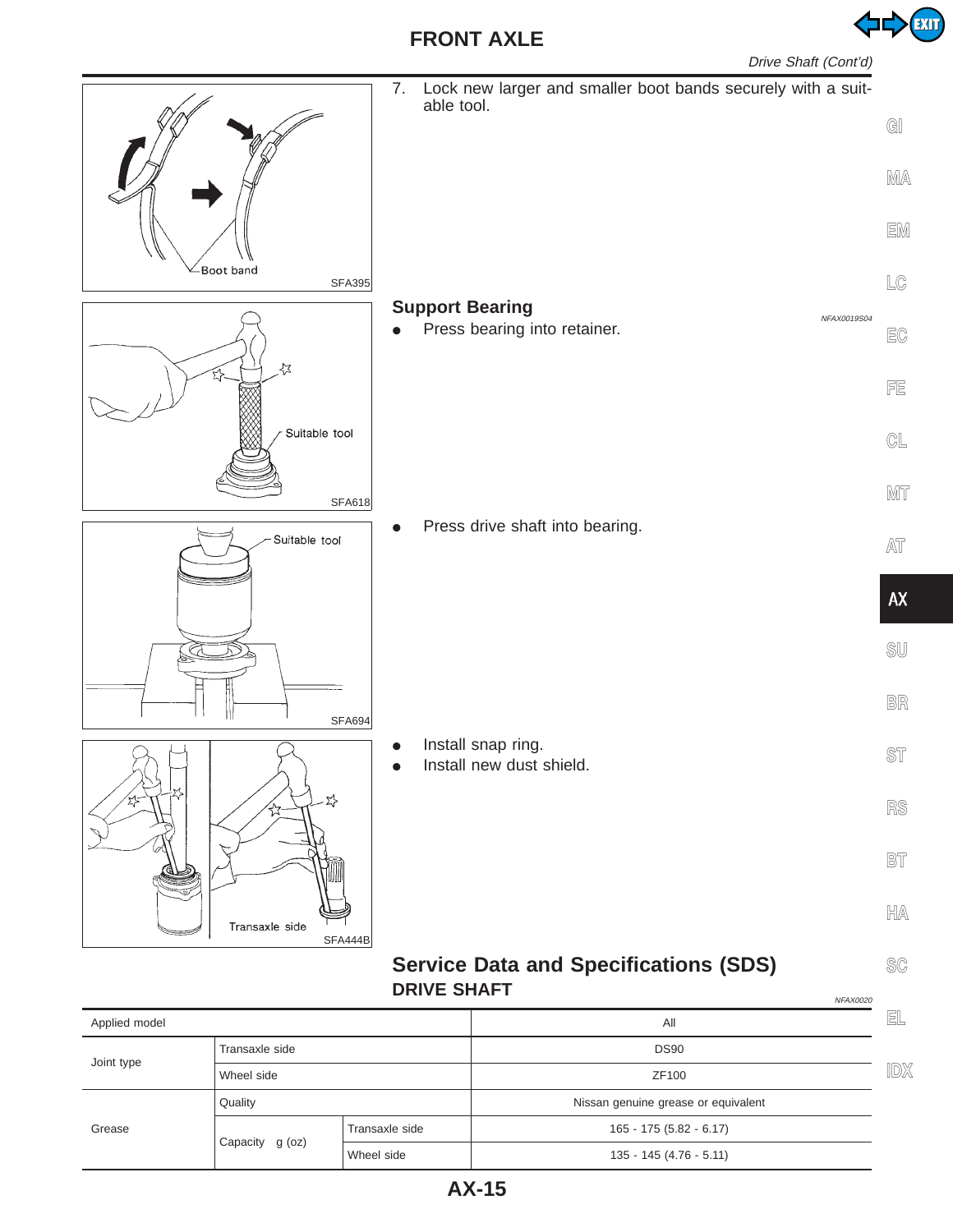<span id="page-15-0"></span>

| Applied model                    |                      | All       |
|----------------------------------|----------------------|-----------|
| Transaxle side "L <sub>2</sub> " | 98 (3.86)            |           |
| Boot length mm (in)              | Wheel side " $L_1$ " | 97 (3.82) |



SFA961AA

**EXIT** 

Wheel side



SFA962A

# **WHEEL BEARING (FRONT)** NETRIGATED NETRIGATED NETRIGATED NETRIGATED NETRIGATED NETRIGATED NETRIGATED NETRIGATED

| Wheel bearing axial end play limit mm (in)                 | $0.05(0.0020)$ in)             |
|------------------------------------------------------------|--------------------------------|
| Wheel bearing lock nut tightening torque N·m (kg-m, ft-lb) | 255 - 333 (26 - 34, 188 - 245) |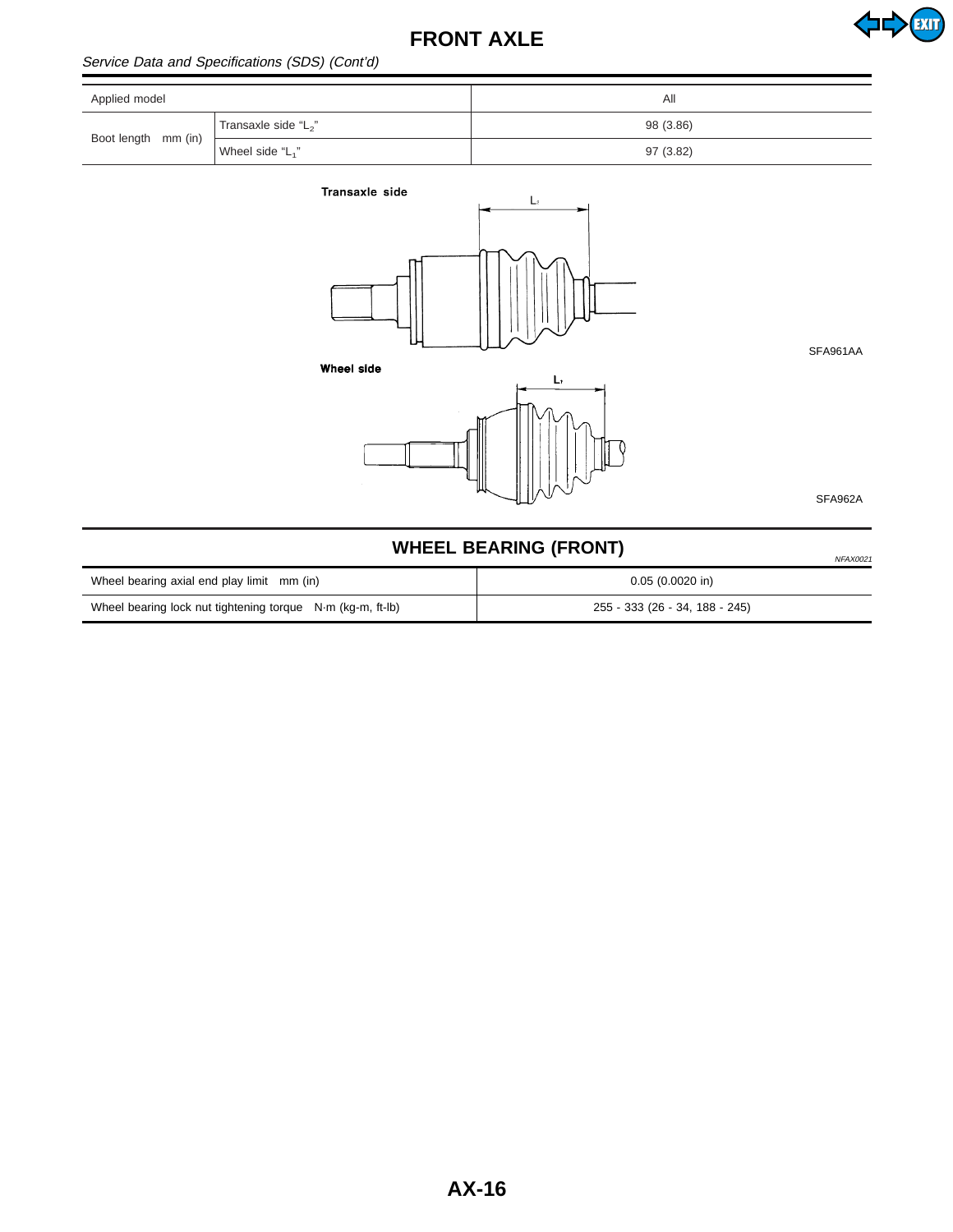

**Precautions** 

<span id="page-16-0"></span>

NT371

# **Precautions**

- **PRECAUTIONS • When installing each rubber part, final tightening must be carried out under unladen condition\* with tires on ground. \*: Fuel, radiator coolant and engine oil full. Spare tire, jack, hand tools and mats in designated positions. GI MA**
	- Use flare nut wrench when removing or installing brake **tubes.** After installing removed suspension parts, check wheel **EM**
	- **alignment.** Do not jack up at the trailing arm and lateral link. **LC**
- I **Always torque brake lines when installing.**



**CL**

**EC**

**FE**

#### **Preparation AT SPECIAL SERVICE TOOLS** The actual shapes of Kent-Moore tools may differ from those of special service tools illustrated here. **AX** Tool number (Kent-Moore No.) Description Tool name **SU** ST15310000 Install ABS sensor rotor **a: 84 mm (3.31 in) dia.**  $($   $)$ Drift **b: 96 mm (3.78 in) dia.**  $\overline{b}$ a **BR c: 8 mm (0.31 in) d: 20 mm (0.79 in)** .<br>d\_c **ST** NT607 **COMMERCIAL SERVICE TOOLS RS** Tool name | Description **BT** GG94310000 Removing and installing brake piping 1 Flare nut crowfoot **a: 10 mm (0.39 in)** 2 Torque wrench **HA** NT360 **SC** Drift Install ABS sensor rotor a **a: 75 mm (2.95 in) dia. EL b: 62 mm (2.44 in) dia. IDX**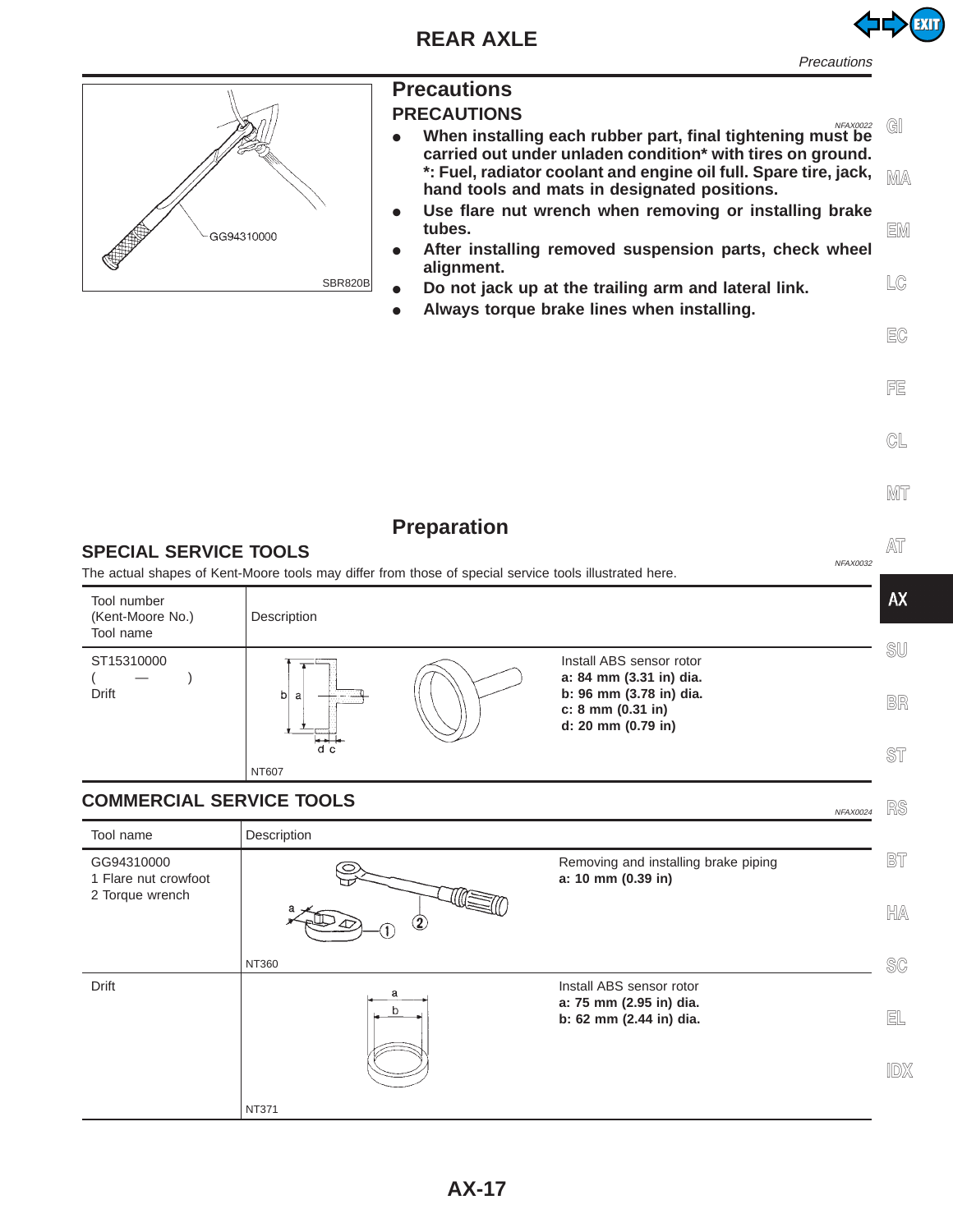

### **Noise, Vibration and Harshness (NVH) Troubleshooting** NGC 20025 NGC 20025

Refer to "Noise, Vibration and Harshness (NVH) Troubleshooting", "FRONT AXLE", [AX-3.](#page-2-0)

<span id="page-17-0"></span>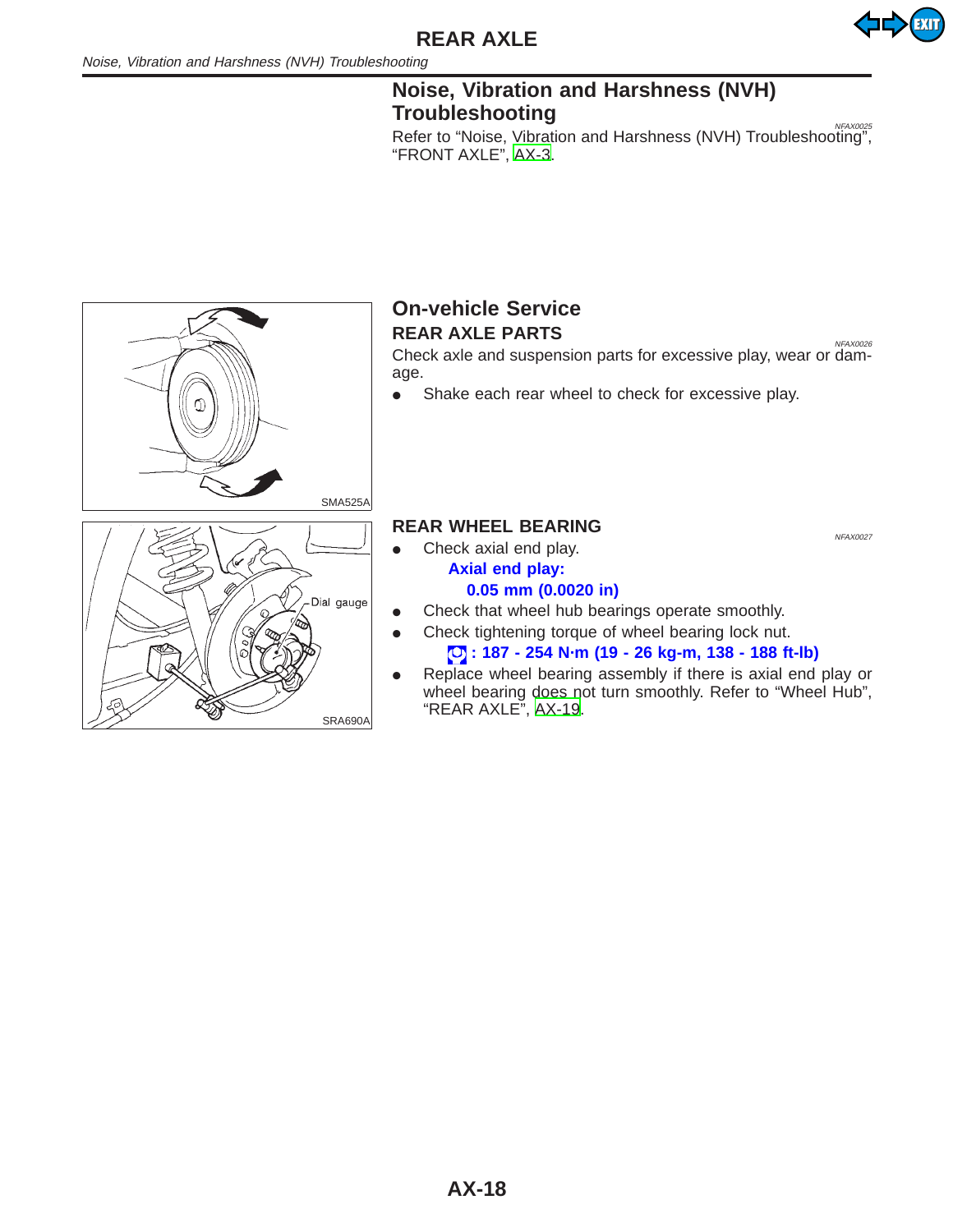

EXIT

# **Wheel Hub**

<span id="page-18-0"></span>

- 1. Spindle
- 2. Baffle plate
- 3. ABS sensor rotor
- 4. Wheel hub bearing
- 5. Wheel bearing lock nut
- 6. Hub cap 7. ABS sensor

# **BR**

**ST**

#### **REMOVAL** NEWSLET AND REMOVAL

#### **CAUTION:**

- **•** Before removing the rear wheel hub assembly, disconnect **the ABS wheel sensor from the assembly. Then move it away from the hub assembly. Failure to do so may result in damage to the sensor wires and the sensor becoming inoperative. RS BT**
- **•** Wheel hub bearing does not require maintenance. If any of **the following symptoms are noted, replace wheel hub bearing assembly. HA**
- **1) Growling noise is emitted from wheel hub bearing during operation.**
- **2) Wheel hub bearing drags or turns roughly. This occurs when turning hub by hand after bearing lock nut is tightened to specified torque.**

**IDX**

**SC**

**EL**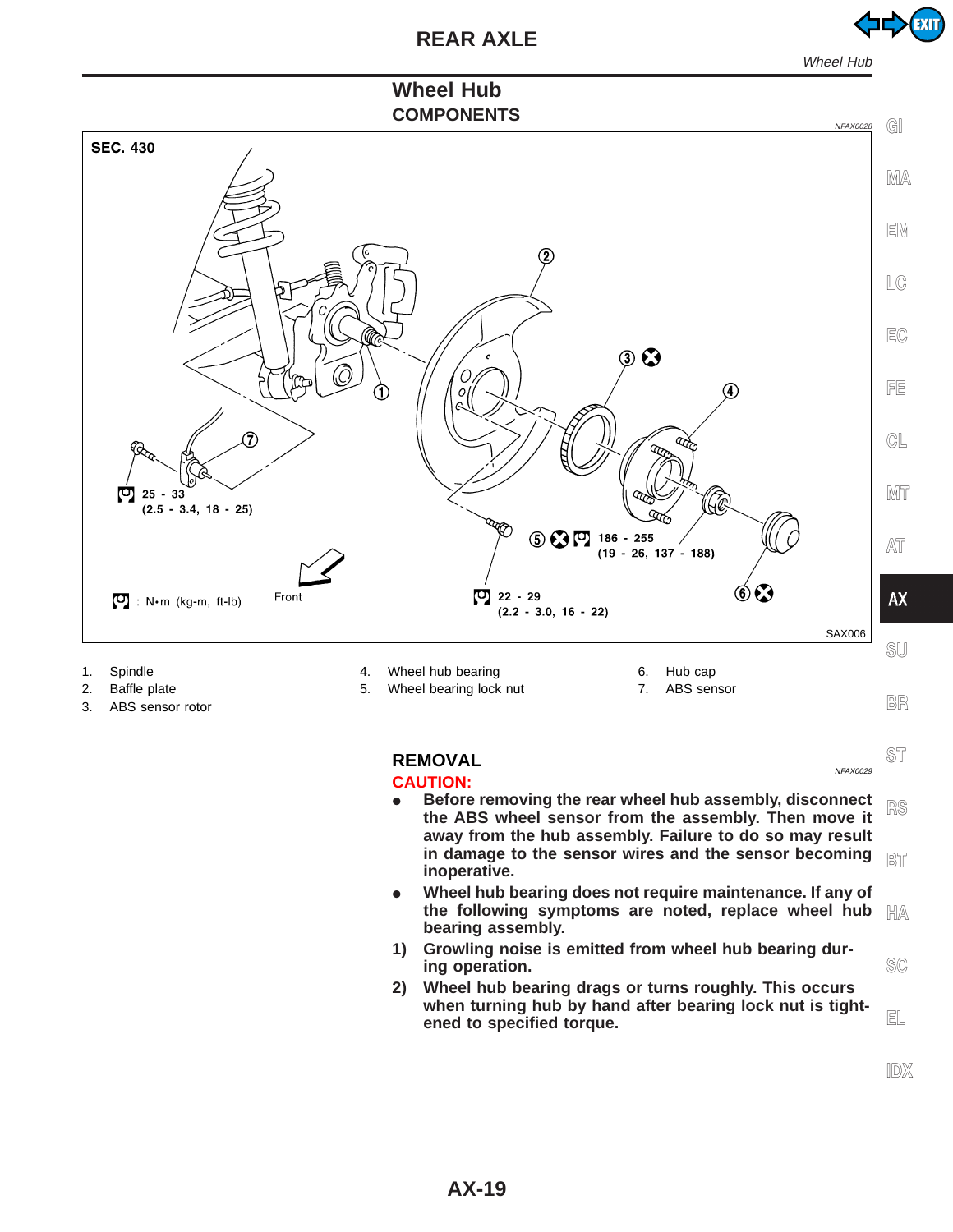

<span id="page-19-0"></span>

- 1. Remove brake caliper assembly.
- 2. Remove wheel bearing lock nut.
- 3. Remove brake rotor.
- 4. Remove wheel hub bearing from spindle.

**Brake hose does not need to be disconnected from brake caliper.**

**Suspend caliper assembly with wire so as not to stretch brake**

**Be careful not to depress brake pedal, or piston will pop out. Make sure brake hose is not twisted.**

5. Remove the sensor rotor using suitable puller, drift and bea ring replacer.

# **INSTALLATION**

• With vehicles equipped with ABS, press-fit ABS sensor rotor into wheel hub bearing using a drift. **Do not reuse ABS sensor rotor. When installing, replace it with a new one.**

Press-fit ABS sensor rotor as far as the location shown in figure at left.

- Install wheel hub bearing.
- Tighten wheel bearing lock nut. Before tightening, apply oil to threaded portion of rear spindle. **Do not reuse wheel bearing lock nut.**

#### **: 187 - 254 N·m (19 - 26 kg-m, 138 - 188 ft-lb)**

Check that wheel bearings operate smoothly.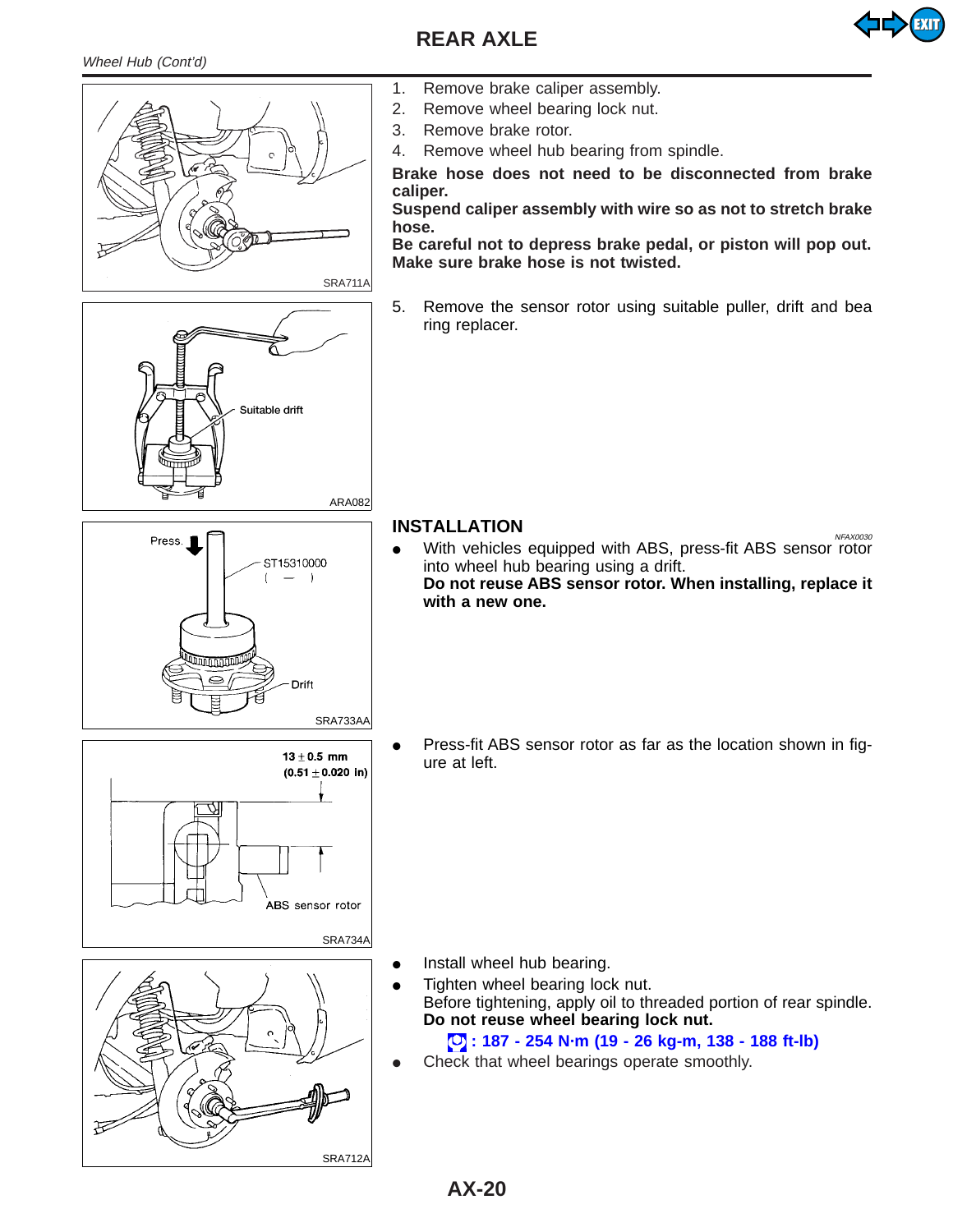**AX-21**

| Wheel Hub (Cont'd)                                                                                                              |                               |
|---------------------------------------------------------------------------------------------------------------------------------|-------------------------------|
| Check wheel hub bearing axial end play.<br><b>Axial end play:</b><br>$0.05$ mm $(0.0020)$ in)<br>Dial gauge                     | $\mathbb{G} \mathbb{I}$<br>MA |
|                                                                                                                                 | EM                            |
| <b>SRA737A</b>                                                                                                                  | LG                            |
| Clinch two places of lock nut.<br>Spindle                                                                                       | EC                            |
| Clinch                                                                                                                          | FE                            |
| - Lock nut                                                                                                                      | $\mathbb{GL}% _{n}$           |
| <b>SFA599B</b>                                                                                                                  | MT                            |
| Install hub cap using a suitable tool.<br>Do not reuse hub cap. When installing, replace it with a<br>Suitable tool<br>new one. | AT                            |
|                                                                                                                                 | AX                            |
|                                                                                                                                 | $\mathbb{SU}$                 |
| <b>SRA738A</b>                                                                                                                  | BR                            |
|                                                                                                                                 | ST                            |
|                                                                                                                                 | RS                            |

**BT**

**HA**

**SC**

**EL**

**IDX**